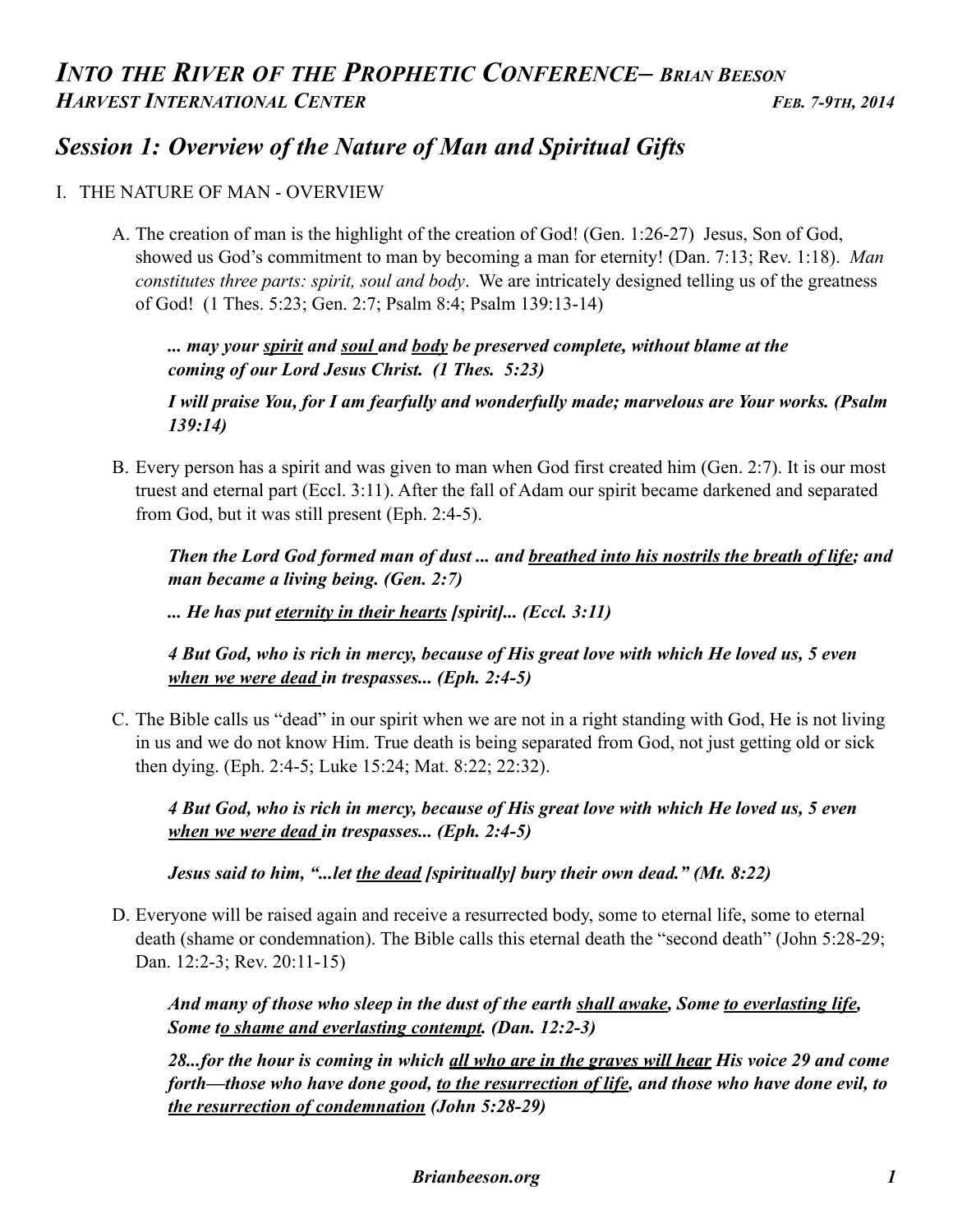E. For the Christian believer, our *spirit* is in the position of heavenly authority in communion with the Living God who is now inside us! Our spirit man is the connection with heaven in our body. This "habitation of God" became possible by the atoning work of Jesus and His blood. We are a new creation. This reality is eternal life! (Mt. 27:51; John 3:16; 17:3; 1 Cor. 6.17; Eph. 2:5-6; 2 Cor. 5:17)

 *5 when we were dead in trespasses, [God] made us alive together with Christ (by grace you have been saved). . .6 and raised us <u>up together</u>, and made us <u>sit together</u> in the <u>heavenly</u> places in [with] Christ Jesus. (Eph. 2:5-6)* 

 *. . .he who is joined to the Lord is one spirit with Him. (1 Cor. 6.17)* 

 *And this is eternal life, that they may know You, the only true God, and Jesus Christ whom You have sent. (John 17:3)* 

F. Our *soul* is our mind, will, emotions, education, personality, etc... It is in process with receiving our salvation and walking in the grace freely given us through Jesus. This process is called sanctification. (Rom. 12:1-2; Rom. 6:13b; Luke 13:24; Heb. 12:4; 2 Cor. 5:10)

 *And do not be conformed to this world, but be transformed by the renewing of your mind, that you may prove what is that good and acceptable and perfect will of God. (Rom. 12:2)*

 *But present yourselves to God as being alive from the dead, and your members [your body, time, money, abilities, etc.] as instruments of righteousness to God. (Rom. 6:13b)* 

 *Strive to enter through the narrow gate, for many…will not [enter]… (Lk. 13:24)*

G. Our *body* holds our spirit and soul, and the container in which we experience life. God created us to steward the physical realm around us and to bring the spiritual realm to the physical, which He ultimately will do in Jesus. We are accountable to God with what we do while in our body in this age. (Eph. 1:9-10; 2 Cor. 5:10; 1 Cor. 6:19; Rom. 12:1; 6:13b)

 *9...Having made known to us the mystery of His will, according to His good pleasure which He purposed in Himself, 10 that in the dispensation of the fullness of the times He might gather together in one all things in Christ, both which are in heaven and which are on earth in Him. (Eph. 1:9-10)* 

 *...your body is the temple of the Holy Spirit who is in you, whom you have from God, and you are not your own (1 Cor. 6:19)* 

 *...we must all appear before the judgment seat of Christ, that each one may receive the things done in the body, according to what he has done, whether good or bad. (2 Cor. 5:10)*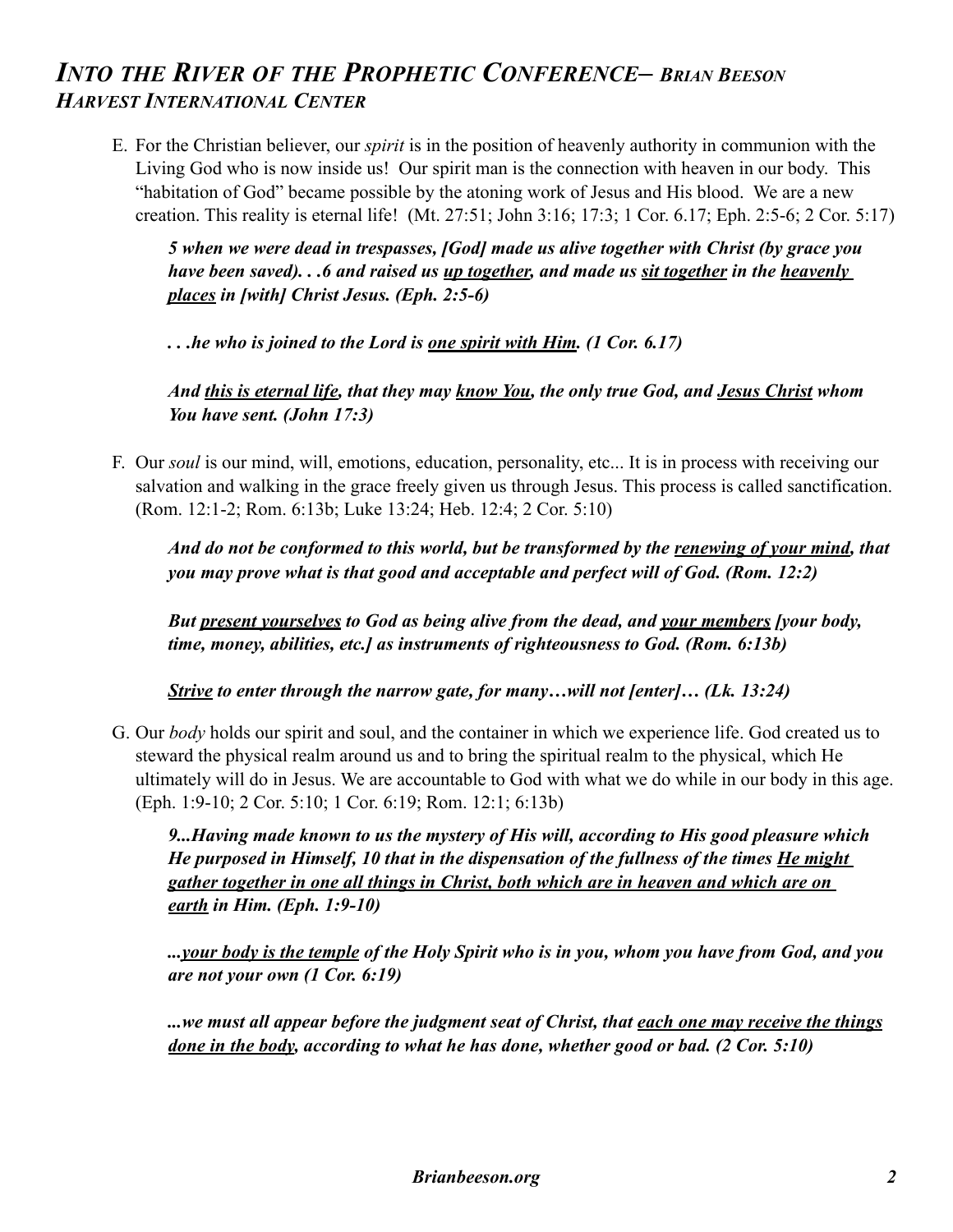## II. SPIRITUAL GIFTS: OVERVIEW

A. God established spiritual gifts to profit the Church. It is to bring the riches of God from heaven to earth through His Church! Your spirit partnering with God's Spirit living in you will release God's heavenly activity on the earth! The goal is to edify others. (1 Cor. 12.7-10, Eph. 4:7-16 and Rom. 12:3-8)

 *7The manifestation of the Spirit is given to each one for the profit of all: 8for to one is given the word of wisdom through the Spirit, to another the word of knowledge through the same Spirit, 9to another faith by the same Spirit, to another gifts of healings by the same Spirit, 10to another the working of miracles, to another prophecy, to another discerning of spirits, to another different kinds of tongues, to another the interpretation of tongues. (1 Cor 12:7-10)* 

B. There are three recognized categories of the nine gifts. The gifts often operate together. Many times they overlap or lead into the other. Jesus operated in all 9 gifts and to some measure we can as well! But there are some gifts God has given to us as strengths. Many times something is a strength (gift) when it is a passion God has placed in our hearts. It is our responsibility to then cultivate that passion into a strength.

*Gifts of revelation* reveal something: word of wisdom, word of knowledge, discerning of spirits. *Gifts of power* do something: the gift of faith, working of miracles, and gifts of healings. *Gifts of inspiration* say something: prophecy, tongues, and interpretation of tongues.

C. God does not want us ignorant in how spiritual gifts work. This would be a huge travesty. Some of the results would be an immature Church, loss of knowledge of one's role in the Body, an unclear perspective of God, spiritual boredom, personal spiritual immaturity and lengthened time until Jesus returns.

## *Now concerning spiritual gifts, brethren, I do not want you to be ignorant. (1 Cor 12:1)*

 *Therefore I remind you to stir up the gift of God which is in you through the laying on of my hands. (2 Tim. 1:6)* 

## III. THE PROPHETIC GIFT - OVERVIEW

A. All spiritual gifts are to be desired, *especially* prophecy. Everyone is supposed to desire to learn to move in prophecy, personally and corporately. It is not greedy to want spiritual gifts. God commands us to! It depends on why we are seeking them.

 *Pursue love, and desire spiritual gifts, but especially that you may prophesy. (1 Cor. 14:1)* 

 *Therefore, brethren, desire earnestly to prophesy, and do not forbid to speak with tongues. (1 Cor. 14:39)*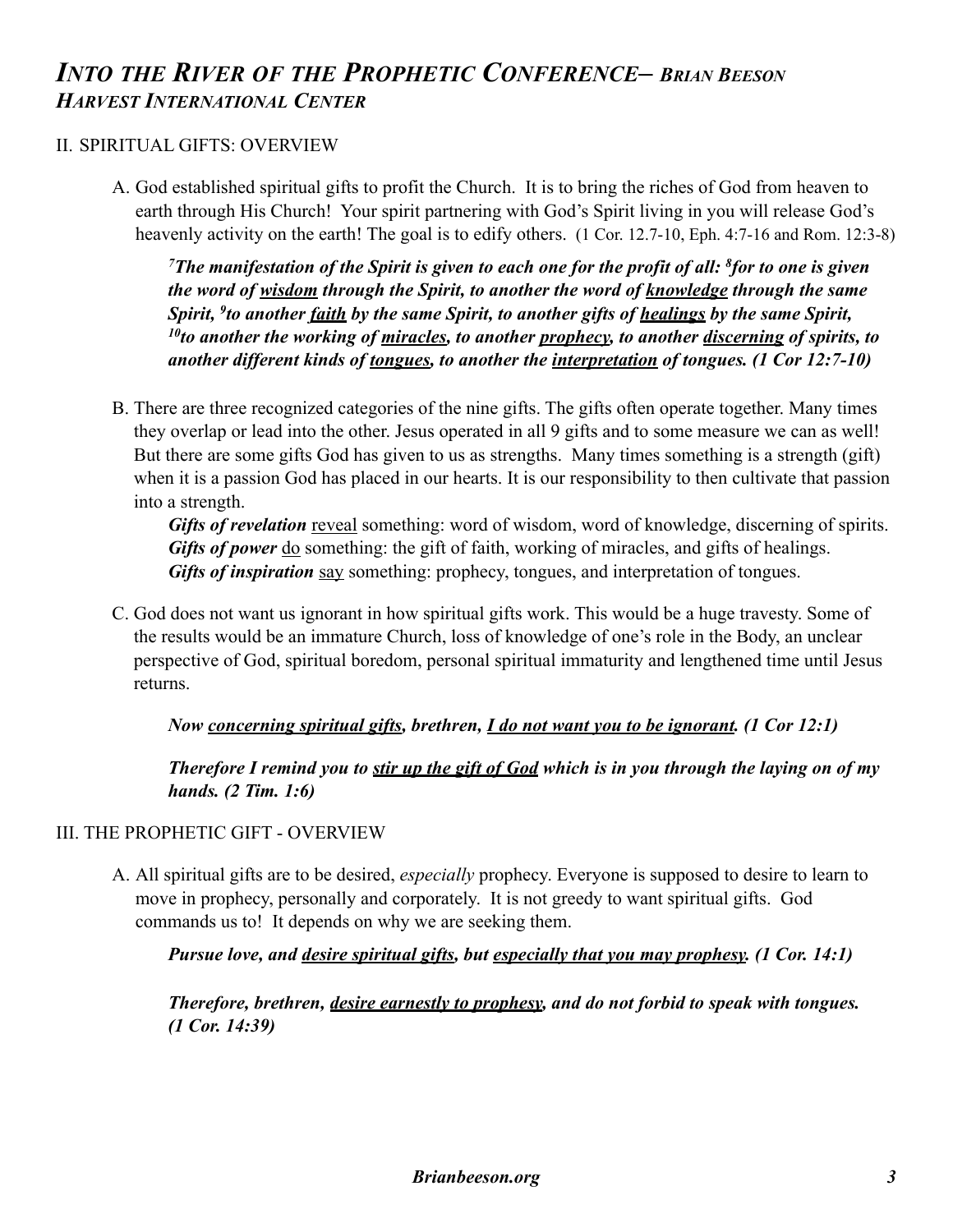- B. Prophecy is revelation from God. All Revelation always comes from God the Father (Mt 11:25,16:17; Gal 1:16; Phil 3:15), God the Son (Mt 11:27; Gal 1:12) or God the Holy Spirit (1 Cor 2:10; Eph 3:5).
- C. Prophecy shows us God's blessing and how good He is. When there was no prophecy in the OT, it was a sign of judgement. God likes to reveal things to his children. He is waiting for us to consecrate ourselves and ask Him (Luke 11:9-13). He is a good Father (James 1:17). It His delight to give us the Kingdom. Prophecy is one of the treasures of the Kingdom!
- D. It comes "spontaneously" and is not prepared like teaching or preaching. It is also "controllable".

## *29 Let two or three prophets speak, and let the others judge. 30 But if anything is revealed to another who sits by, let the first keep silent. 31 For you can all prophesy one by one, that all may learn and all may be encouraged. 32 And the spirits of the prophets are subject to the prophets. (1 Corinthians 14:29-32)*

- E. God appoints prophets in the early Church and at the present time. God encourages us all to prophesy. In the early church there were many prophets, but only one is recorded by name, Agabus.
	- 1. God used the NT era prophets to strengthen, comfort, exhort and direct the Church which at that time was mostly in Israel, but then spread into the Gentile world. (Acts 11:27-29; Acts ; 1 Cor. 12:28; 1 Cor. 14:1-3, 29; Eph. 4:11)

### *27 And in these days prophets came from Jerusalem to Antioch. 28 Then one of them, named Agabus… Acts 11:27-28*

 *28 And God has appointed these in the church: first apostles, second prophets, third teachers, after that miracles, then gifts of healings, helps, administrations, varieties of tongues. (1 Cor. 12:28)* 

### *Let two or three prophets speak, and let the others judge. (1 Cor. 14:29)*

2. Agabus got prophesies correct. For example, he accurately saw the famine coming in Judea.

*28 Then…Agabus, stood up and showed by the Spirit that there was going to be a great famine throughout all the world, which also happened in the days of Claudius Caesar. 29 Then the disciples, each according to his ability, determined to send relief to the brethren dwelling in Judea. (Acts 11:28-29)*

- 3. Agabus also made some errors in applying the prophecy he received. He was correct in what generally would happen to Paul, imprisonment, but missed how it would happen.
	- a. The Holy Spirit was urging Paul to go to Jerusalem. Paul knew that imprisonment would come from this decision.

#### *Brianbeeson.org 4*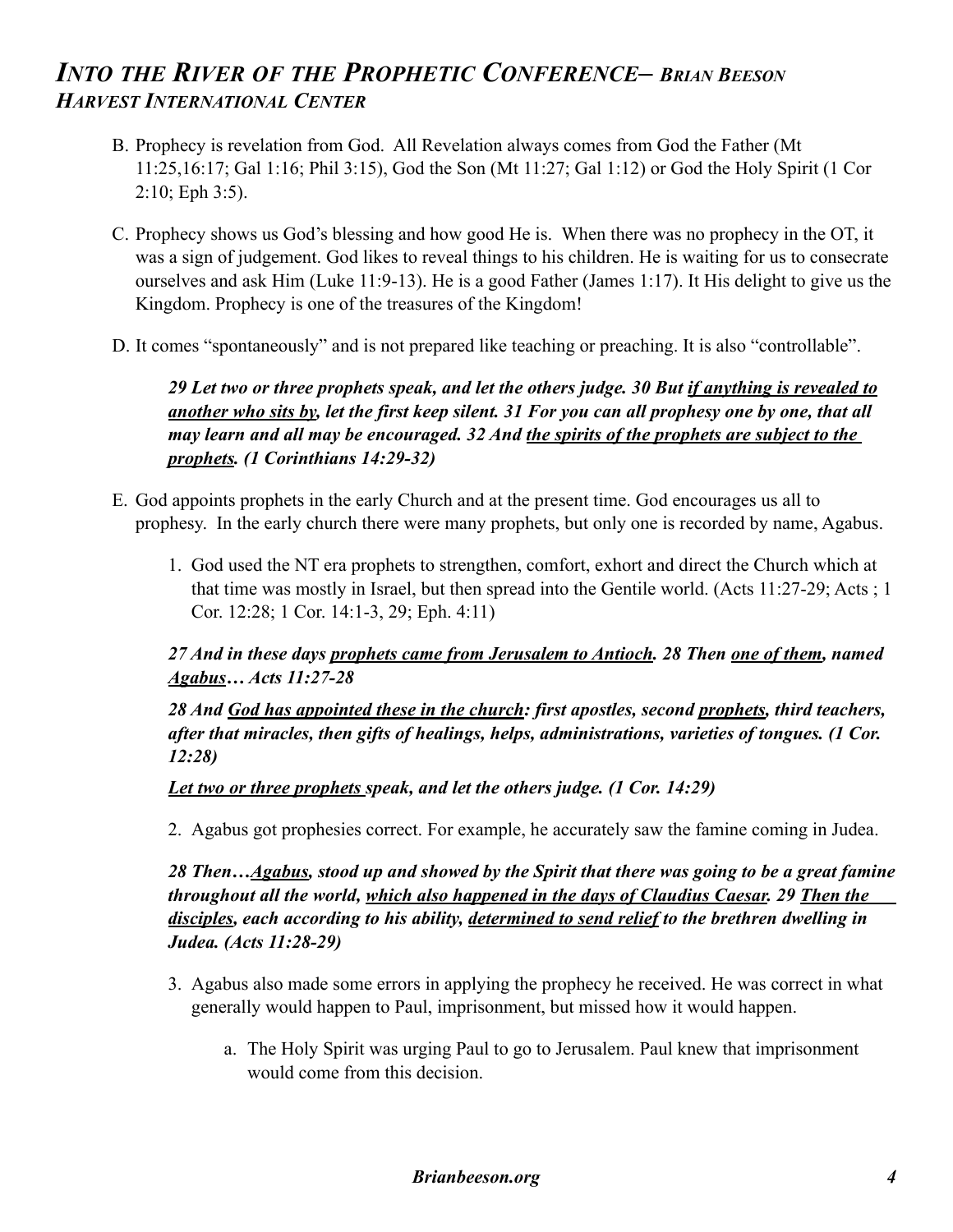b. Agabus saw that Paul would be bound as a prisoner but did not see clearly who would actually bind Paul.

 *10 And as we stayed many days, a certain prophet named Agabus came down from Judea. 11 When he had come to us, he took Paul's belt, bound his own hands and feet, and said, "Thus says the Holy Spirit, 'So shall the Jews at Jerusalem bind the man who owns this belt, and deliver him into the hands of the Gentiles.'" (Acts 21:10-11)* 

 *31 Now as they [Jews] were seeking to kill him, news came to the commander of the garrison [a Roman] that all Jerusalem was in an uproar. 32 He immediately took soldiers and centurions, and ran down to them. … Then the commander came near and took him [Paul], and commanded him [Paul] to be bound with two chains; and he asked who he was and what he had done. (Acts 21:31-34)* 

4. Therefore, prophesy in the NT and in the present age is imperfect, even with the most accurate of prophets. Paul calls this seeing through a glass darkly. Mirrors back then were polished brass. You could determine the form standing in front of it, but the details were hazy. Paul, who received some of the greatest revelations for the Church (2 Cor. 12:1-6) only saw in part, as did John the apostle and others. The OT prophets were judged by a different standard as the Lord gave them much clearer directives. The OT prophets functioned similarly in many ways to the NT apostles.

#### *...we know in part and we prophecy in part... (1 Corinthians 13:9)*

- 5. So we can take heart that if God used one of the most established prophets in the NT and Agabus missed it, we can be eager to learn to prophesy.
- F. It is not necessarily about the future, but can be about past, present or future things that God highlights.

### II. WHAT IS THE PURPOSE OF PROPHECY?

A. The end goal of the Church is our maturity and a full expression of Jesus in the Church on the earth. Jesus will return to a fully mature Bride on the earth. It is a fully mature Bride that will partner on the earth with Jesus to rid wickedness in the End Times.

 *7 But to each one of us grace was given according to the measure of Christ's gift. 8 Therefore He says:"When He ascended on high, He led captivity captive, And gave gifts to men.". . . And He Himself gave some to be apostles, some prophets, some evangelists, and some pastors and teachers, 12 for the equipping of the saints for the work of ministry, for the edifying of the body of Christ, 13 till we all come to the unity of the faith and of the knowledge of the Son of God, to a perfect man, to the measure of the stature of the fullness of Christ; 14 that ... may grow up in all things into Him who is the head—Christ—... (Eph. 4:7-8, 12-15)*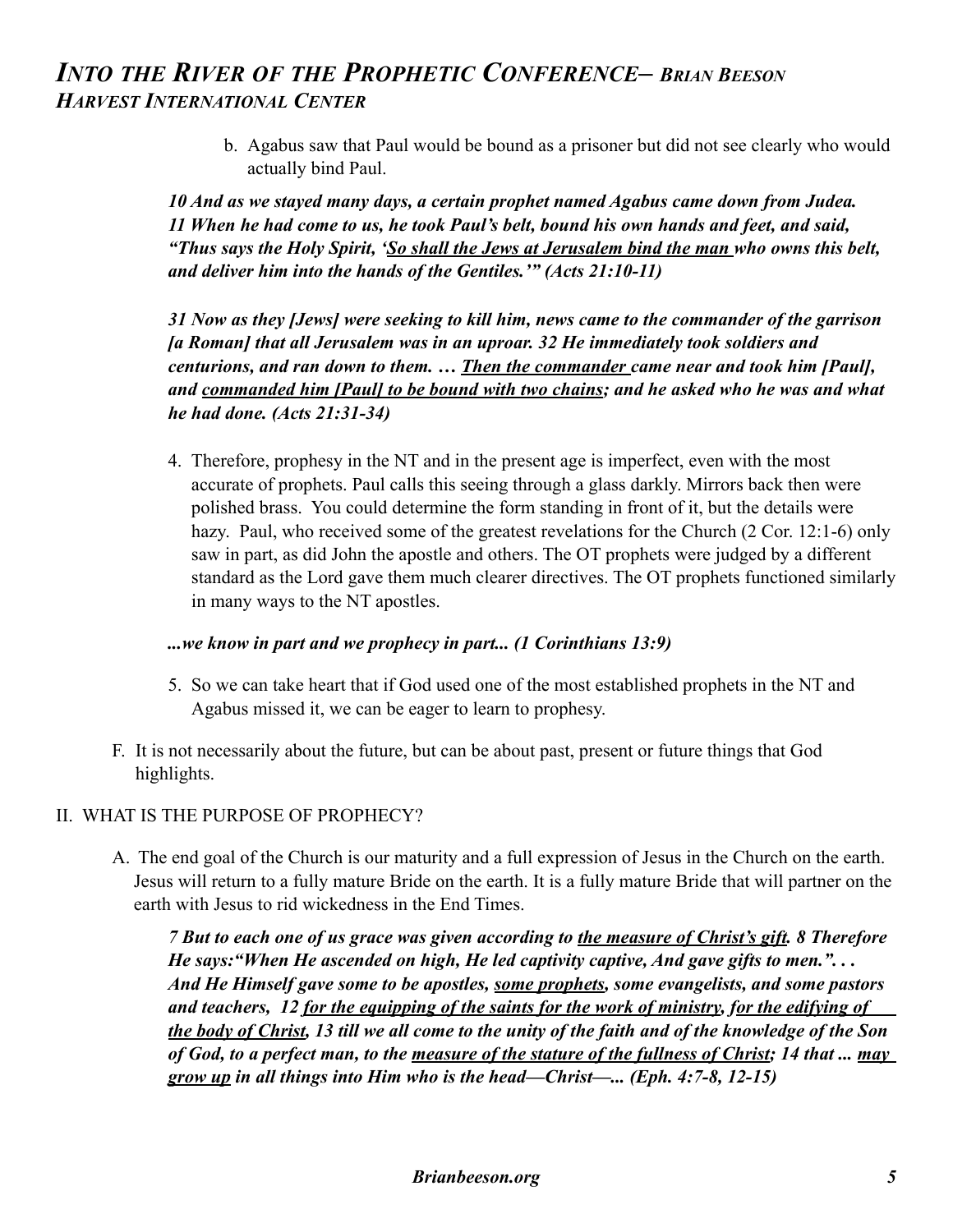B. To edify and comfort believers. Here are some ways prophecy profits the Body. This is what "building up the Body" looks like.

## *3 But he who prophesies speaks edification and exhortation and comfort to men. 4 He who speaks in a tongue edifies himself, but he who prophesies edifies the church. (1 Cor. 14:3-4)*

- 1. Preparation or strengthening in important areas (1 Tim 1:18)
- 2. Practical application of scripture
- 3. Highlighting underused gift
- 4. Release or discernment of gifting (1 Tim 4:14)
- 5. Release physical or emotional healing
- 6. Confirmation of mission or ministry (Acts 13:1)
- 7. Exposure of Satan's tactics or secret sin (Acts 5:3; 1 Cor. 14:24-25)
- 8. Inspiration towards worship (1 Cor. 14:25)
- 9. Warnings (Acts 20:23, 21:10-11)

### C. Other uses:

- 1. Evangelism of unbelievers (1 Cor. 14:24-25)
- 2. Guidance and direction (Gen. 41:25-32)
- 3. Prediction (Acts 11:28)

### III. PROPHECY IS OUR INHERITANCE IN AN END-TIME GENERATION

A. Moses longed for a people *that would all prophesy*. He did not forbid the men who were not counted among the 70 leaders from prophesying. This instance foreshadowed when the Holy Spirit would anoint all believers to prophesy. We don't want fear, pride, anger, etc... that would inhibit prophecy!

 *27 And a young man ran and told Moses, and said, "Eldad and Medad are prophesying in the camp."28 So Joshua the son of Nun, Moses' assistant, one of his choice men, answered and said, "Moses my lord, forbid them!"29 Then Moses said to him, "Are you zealous for my sake? Oh, that all the Lord's people were prophets and that the Lord would put His Spirit upon them!" (Numbers 11:27-29)*